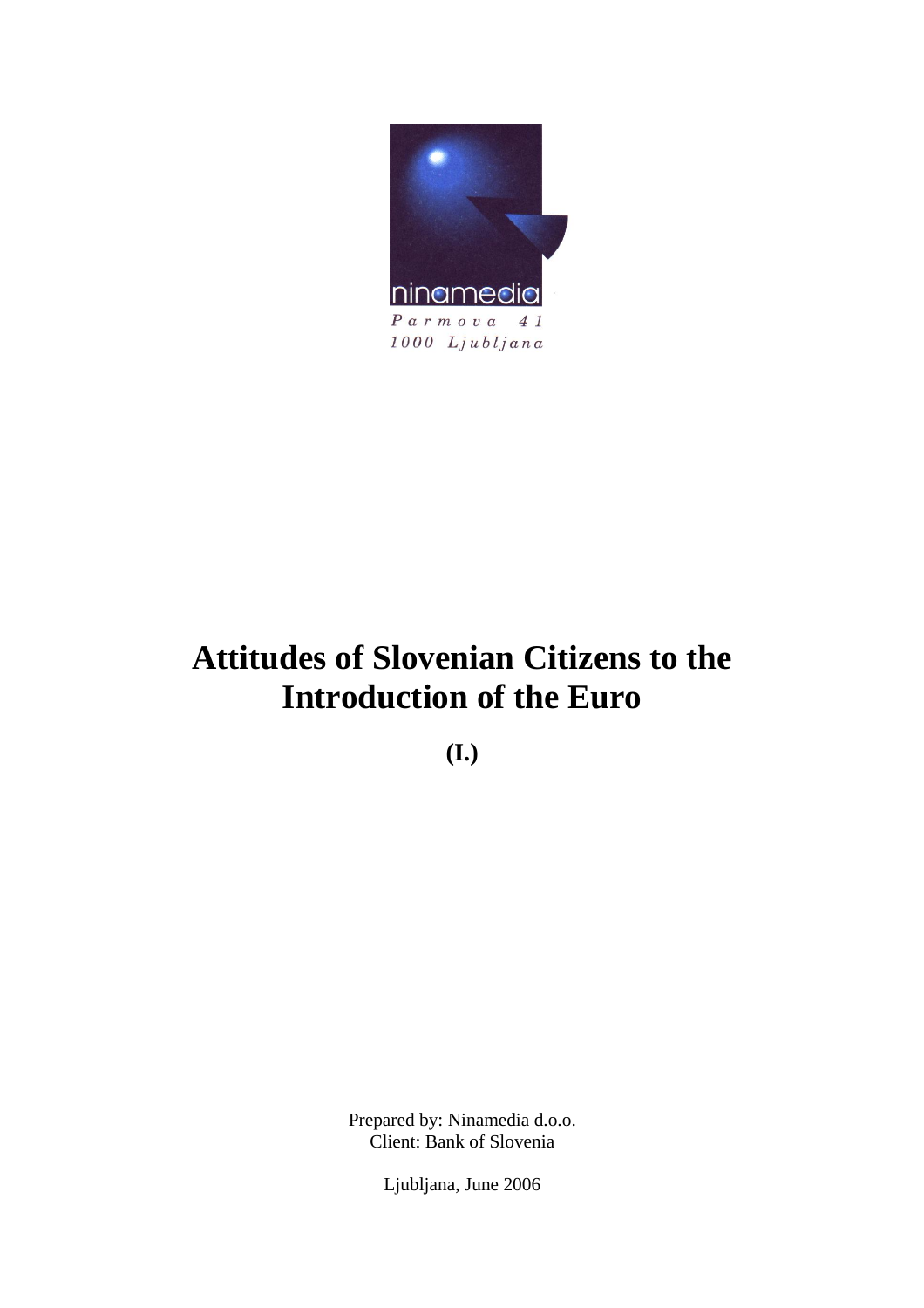## **1. SUMMARY**

- The research indicated that almost 90% of respondents stated they had sufficient information about the introduction of the euro, and the same proportion already know the date the euro will be introduced.
- Over half of those interviewed acquired information on the introduction of the euro from the television, followed by print media, leaflets, friends and acquaintances and radio, though these other sources together do not equal the contribution of television. The internet was only given as the main source of information by very few respondents, while the europhone telephone line was almost completely unknown to respondents or is not used as the source of information. Television was also given as the best form of information provision by over half of all those interviewed, followed by newspapers, radio and other publications. The proportion of respondents stating a desire for information over the internet was slightly higher than those that actually use the internet. In general the "desire" for information from specific sources is fairly similar to actual use.
- Most of those interviewed wanted more information on measures to prevent unjustified price increases, the tolar/euro exchange rate, and the rules for rounding up. Three-quarters of those interviewed were not aware of any security feature of euro banknotes. Over one-third of those interviewed said that they did not know for how long they could exchange tolars for euro without charge in banks and savings banks, while others gave a varied and generally inaccurate range of responses.
- Most of those interviewed about the introduction of the euro are concerned about possible price increases, incorrect rounding of prices, and a reduction in purchasing power. A third of those interviewed said that they considered the introduction of the euro as positive, while one quarter considered it as negative.
- Euro banknotes and coins are familiar to over 80% of those interviewed, and almost 90% have used them already. When listing euro banknotes denominations most of those interviewed mentioned the 100 euro note (over 80%), while the 200 euro banknote (around 40%) was mentioned least.

In general one could assess that half a year before the introduction of the euro the general awareness and expectations of the population at large are satisfactory. Slightly lower familiarity with the euro is found in certain socio-demographic categories (youngest and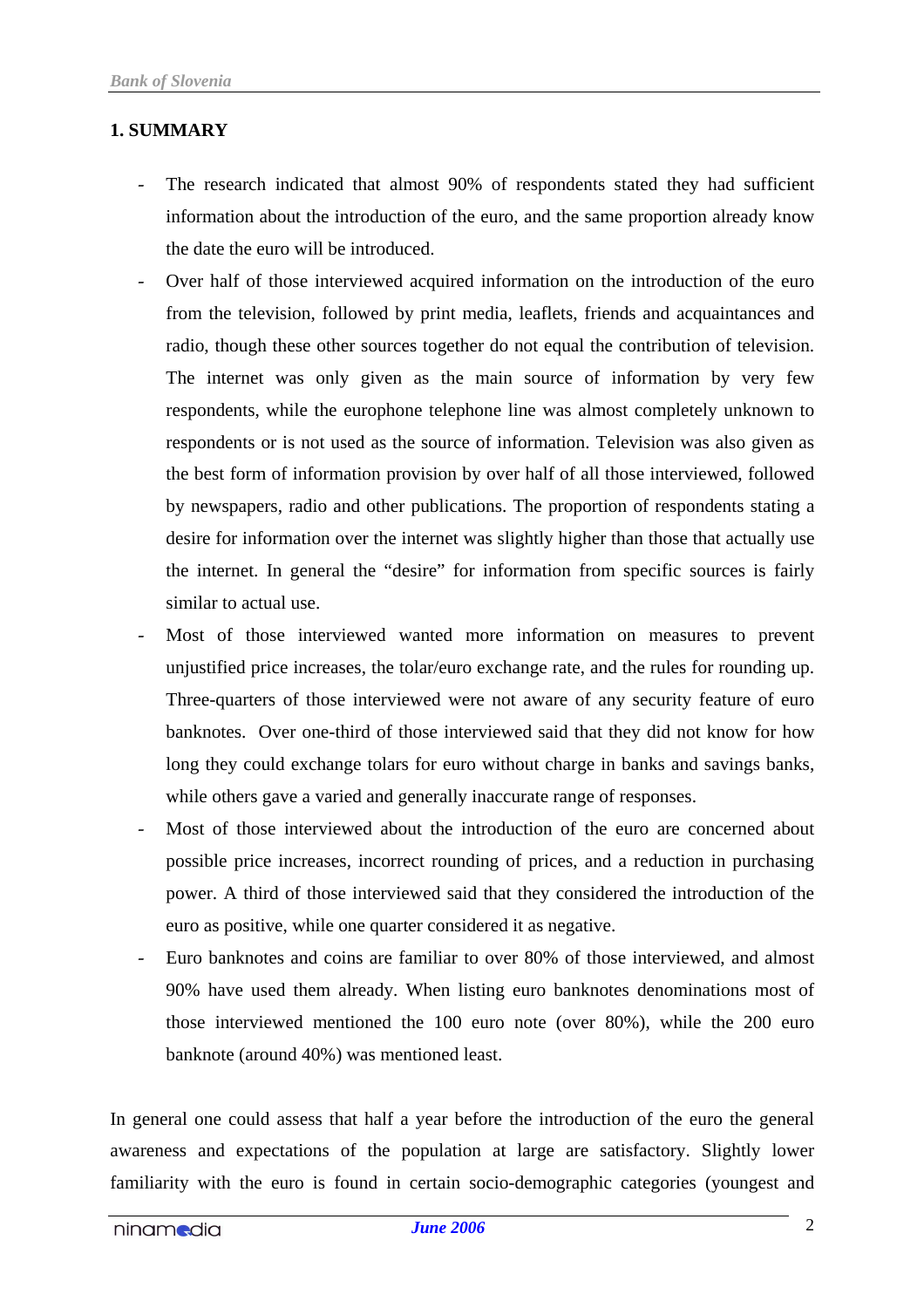oldest, least educated and rural populations). Television is the most frequent and the most popular (desired) means of finding out about the euro.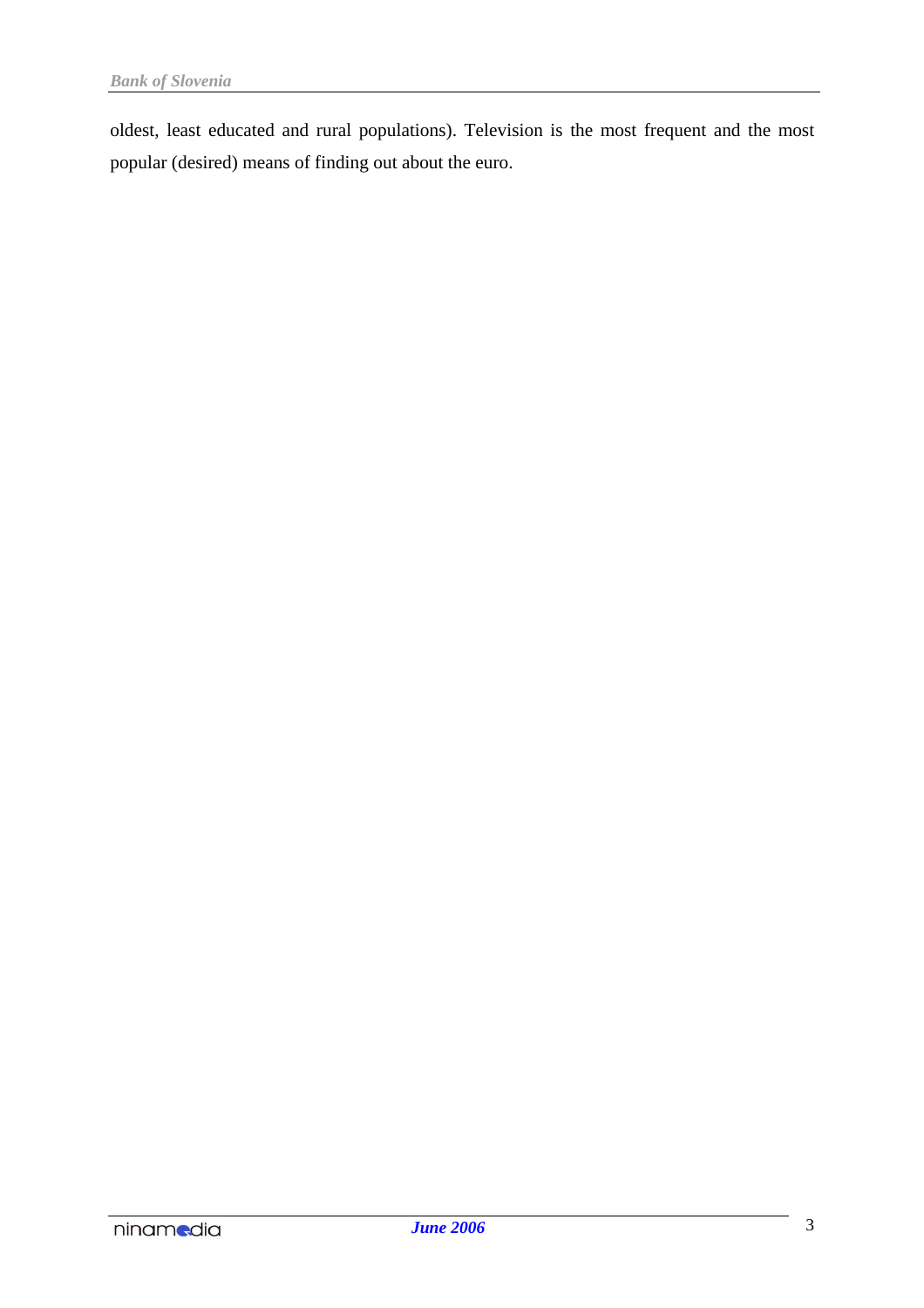# **CONTENTS**

| 1. SUMMARY      | $\boldsymbol{2}$ |
|-----------------|------------------|
| 2. INTRODUCTION | $\boldsymbol{4}$ |
| 3. SURVEY       | 5                |
| 4. ANNEX        | 17               |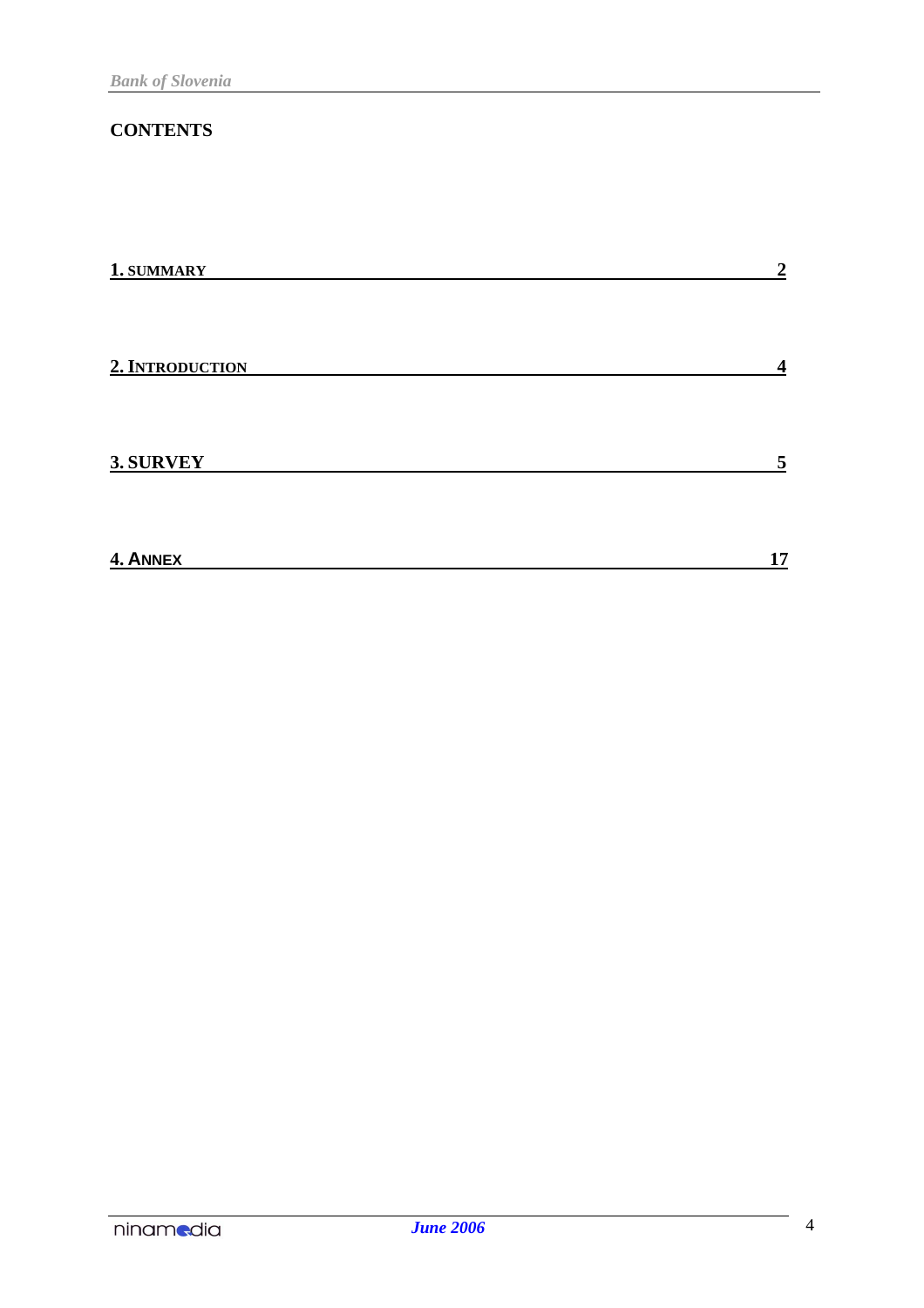# **2. INTRODUCTION**

In 2007 Slovenia will introduce the euro as legal tender. The Bank of Slovenia decided to carry out three surveys to determine the attitude of the population regarding the new currency, and their perception and support for the single currency, their expectations and fears about the introduction of the euro, the level of familiarity with the euro, and the general level of awareness and various channels available to obtain information.

The Ninamedia agency carried out the first survey on **attitudes of Slovenian citizens to the introduction of the euro** from 19 to 22 June 2006. The interviews took place via telephone, using computer-supported telephone interview method. A total of 4605 people selected at random from a computerised list of telephone subscribers were called, with 1348 not available during the interview period, while 1682 did not want to participate, and 575 did not match the sampling criteria. A total of 1000 people were interviewed.

The research used a two-stage random sample. The sample base was a universal telephone directory from which households were selected at random (taking into account spatial distribution across Slovenia's statistical regions) and within them randomly selected respondents using the latest birthday method. The sample was representative for Slovenia in terms of sex, age, education and statistical regions.

The interviews were carried out in the Ninamedia study using the CATI method. The data processing used the SPSS software, version 9.0.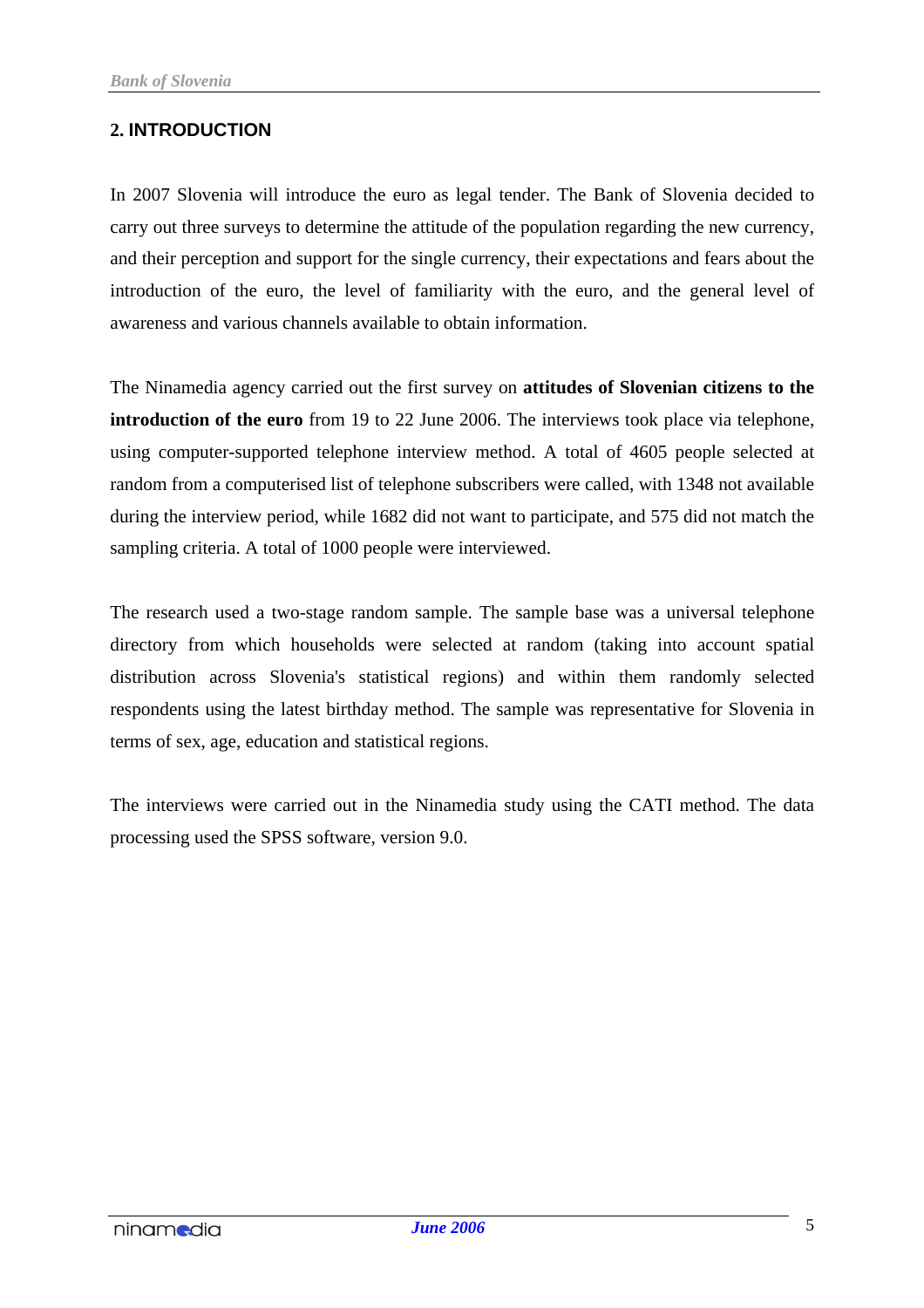# **3. SURVEY**

The results of the statistical analysis of the data from the first survey are presented below. The results have been presented with frequency distribution tables for individual questions, graphs, and the correlation of individual questions with socio-demographic characteristics of households or respondents.

### **Do you have enough information about the introduction of the euro in Slovenia?**

|                | 0        |
|----------------|----------|
| ves            | 07       |
| n <sub>0</sub> | u<br>1.4 |
| don't know     |          |



Almost nine-tenths of those interviewed (87.1%) said they had enough information on the introduction of the euro in Slovenia. The most common among the few who said they did not have enough information were women, the youngest and oldest respondents, those with just primary school education (16.1%), unemployed people (19.1%) and students, rural inhabitants, and inhabitants of the Dolenjska region.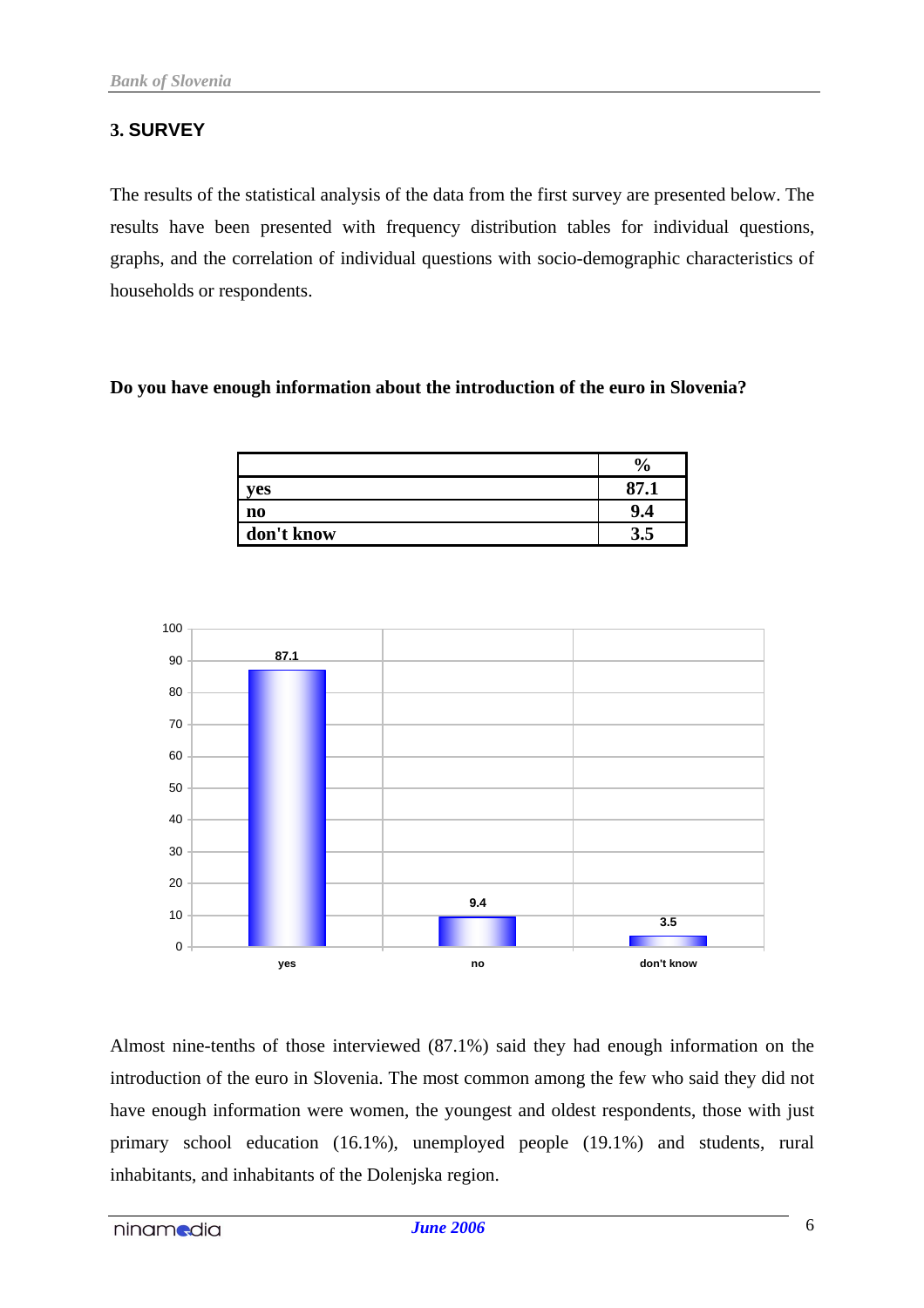#### **Can you tell us the date that the euro will be introduced in Slovenia?**

| right answer $(1 \text{ January } 2007)$ |  |
|------------------------------------------|--|
| wrong answer                             |  |
| don't know                               |  |



Almost nine-tenths of the population were also aware of the date of the introduction of the euro (87.4 %), while 4.5% gave the wrong date, while 8.1% did not know the date. Most common among these were women, the youngest and oldest respondents, those with primary school education only (16.8%), school pupils and students (15.3%), rural inhabitants and the Maribor area of the Štajerska region.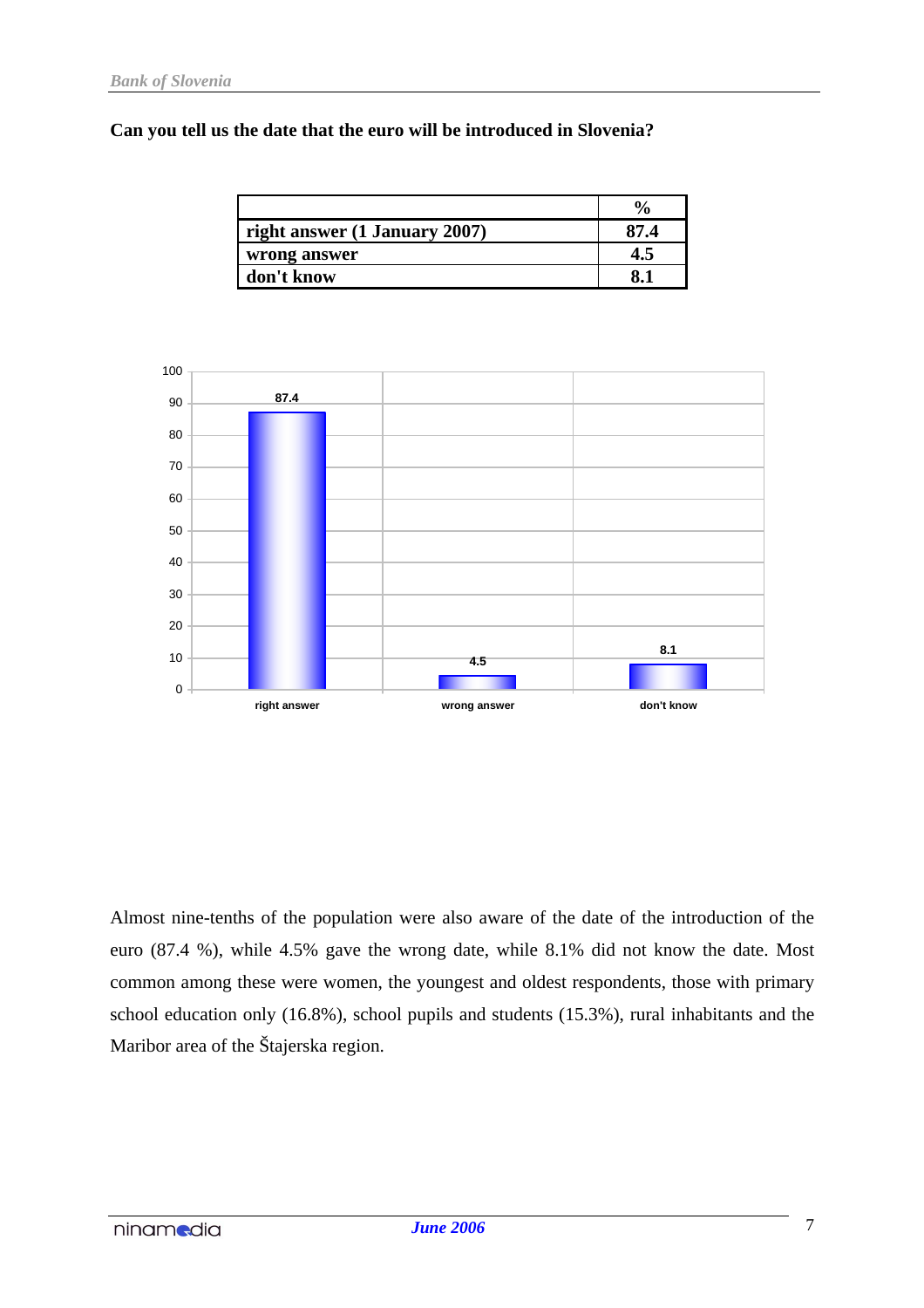### **Where did you get most information on the introduction of the euro?**

|                                    | $\frac{0}{0}$ |
|------------------------------------|---------------|
| television                         | 52.3          |
| print media                        | 16.6          |
| various leaflets                   | 13.1          |
| friends, acquaintances, co-workers | 6.4           |
| radio                              | 5.3           |
| internet                           | 2.4           |
| europhone                          | 0.1           |
| don't know                         | 2.8           |
| not looked for/got information     | 1.0           |



Most of those interviewed got information from the television (52.3%), followed by print media (16.6%), various leaflets (13.1%), friends and acquaintances (6.4 %), and radio (5.3%). The internet was only given as the main source of information by very few respondents (2.4%), while the europhone telephone line was almost completely unknown to respondents. The number of respondents giving television as their main source of information was highest in the 46 to 60 age group, people with primary school education, unemployed people, people in larger towns, and people in the Dolenjska region.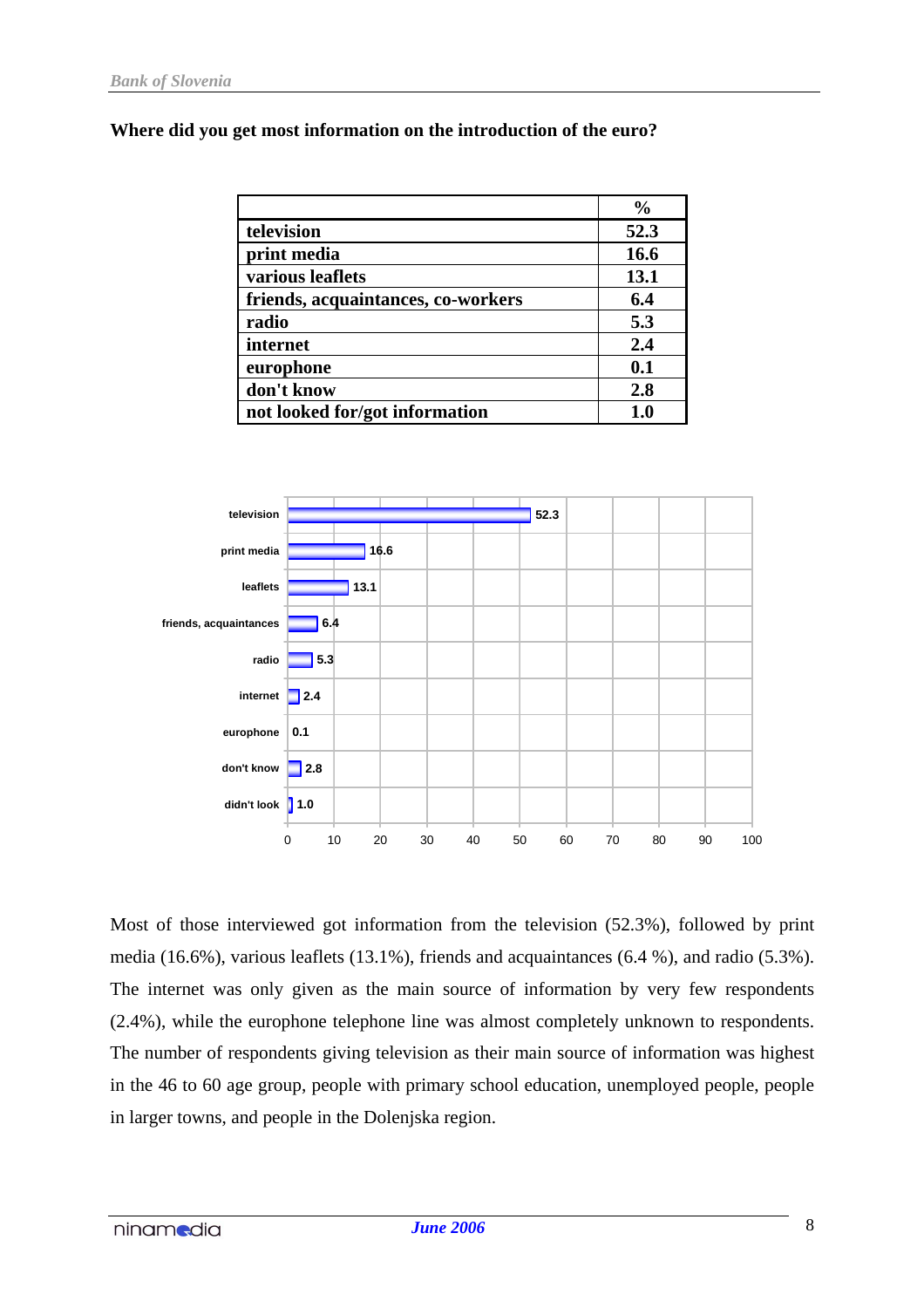### **What in your opinion is the best source of information provision?**

|                                             | $\frac{0}{0}$ |
|---------------------------------------------|---------------|
| television                                  | 56.2          |
| newspapers                                  | 15.4          |
| radio                                       | 8.4           |
| publications                                | 7.9           |
| internet                                    | 3.4           |
| presentations in shopping centres and fairs | 1.4           |
| magazines                                   | 0.2           |
| dedicated telephone lines                   | 0.1           |
| don't know                                  | 7.0           |



Television was also given as the best form of information provision by 56.2% of all respondents, followed by newspapers (15.4%), radio (8.4%) and publications (7.9%). The proportion of respondents stating a desire for information over the internet (3.4%) was slightly higher than those that actually used the internet to acquire information. In general the proportions for the sources that respondents gave as the best or most "desirable" source of information closely match the sources which they actually used; i.e. most of those who got most information from the television felt it was the best source (over 73%).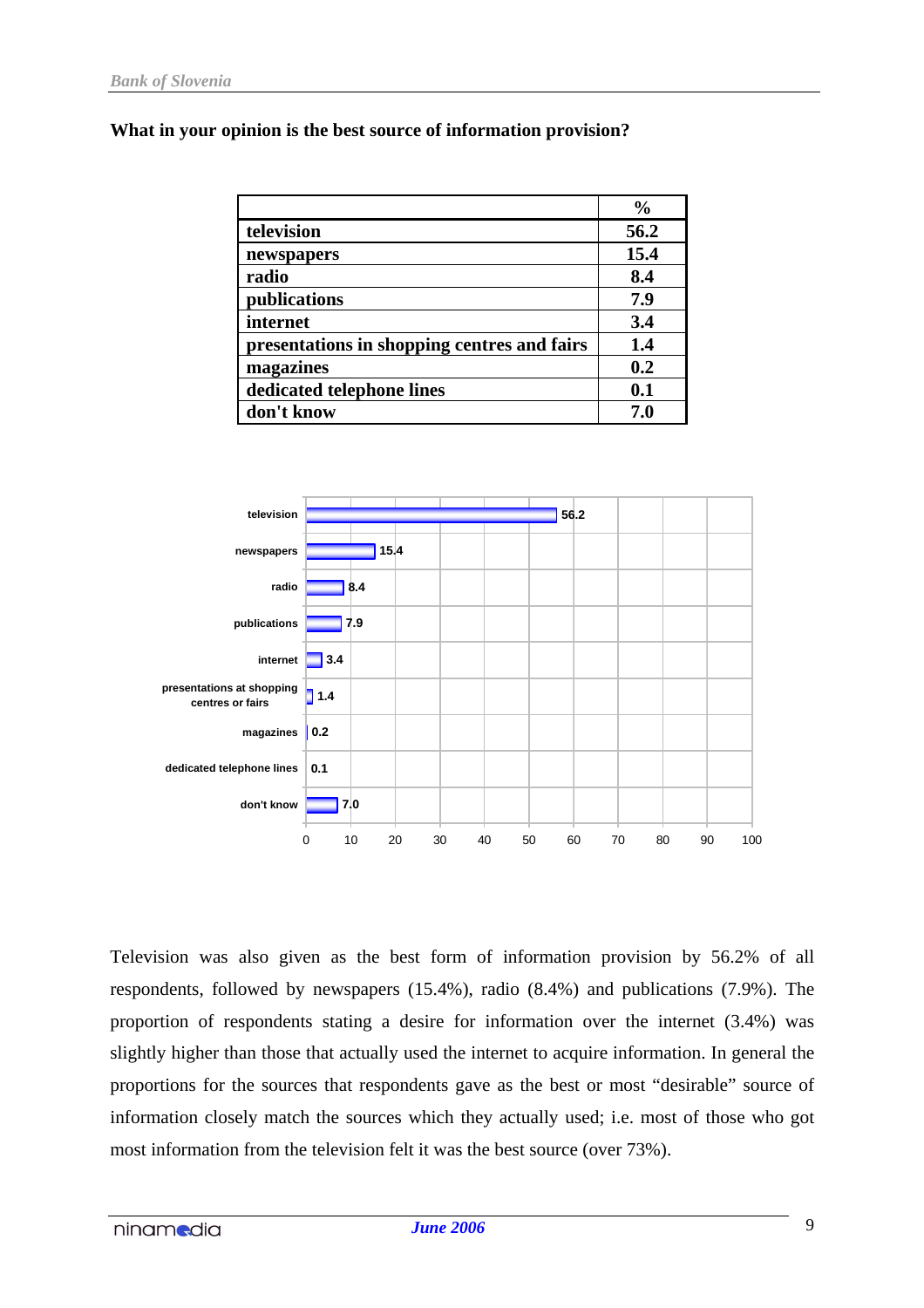**Which of the following content would you like more detail or more information on?** *(Two answers possible.)*

|                                          | $\frac{0}{0}$ |
|------------------------------------------|---------------|
| measures against unjustified price       | 54.5          |
| increases                                |               |
| tolar/euro exchange rate                 | 25.9          |
| rules for rounding                       | <b>19.6</b>   |
| security features of banknotes and coins | 10.4          |
| money exchange scenarios                 | 8.3           |
| appearance of banknotes and coins        | 7.5           |
| don't know                               | 7.9           |
| don't want more information              | 11 ว          |



Most of those interviewed wanted more information on measures to prevent unjustified price increases (54.5%), the tolar/euro exchange rate (25.9%), and the rules for rounding up (19.6%). Over one-tenth wanted more information about security features on banknotes and coins, slightly fewer (8.3%) wanted to be better acquainted with money exchange scenarios. Some 7.5% of respondents said they would like more information about the appearance of banknotes and coins. The desire for more information on measures to prevent unjustified price increases was most common among women, people in the middle-age category, people with secondary school education, people in employment, inhabitants of larger towns, people in the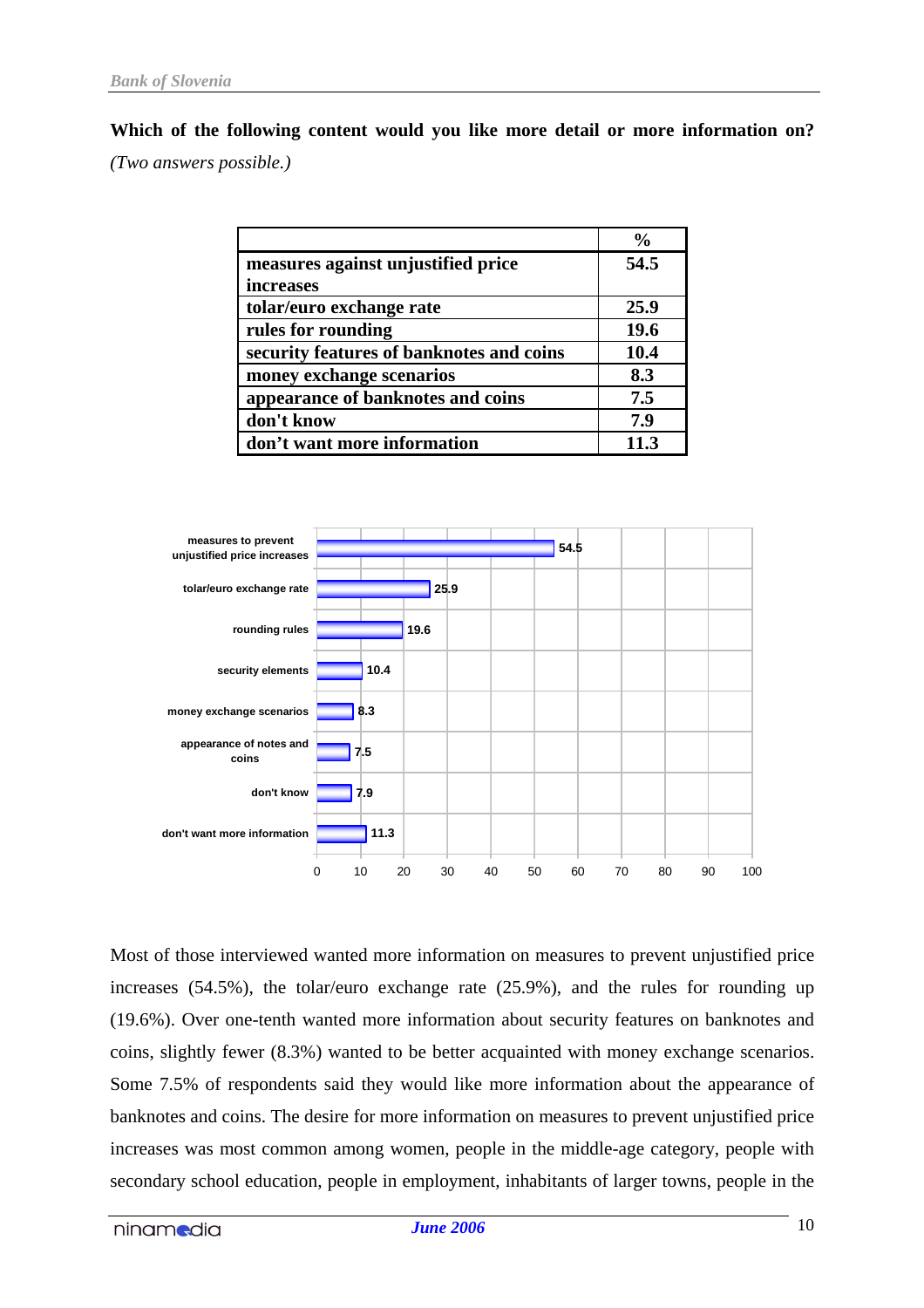Gorenjska region, and respondents that acquire information from the television and print media.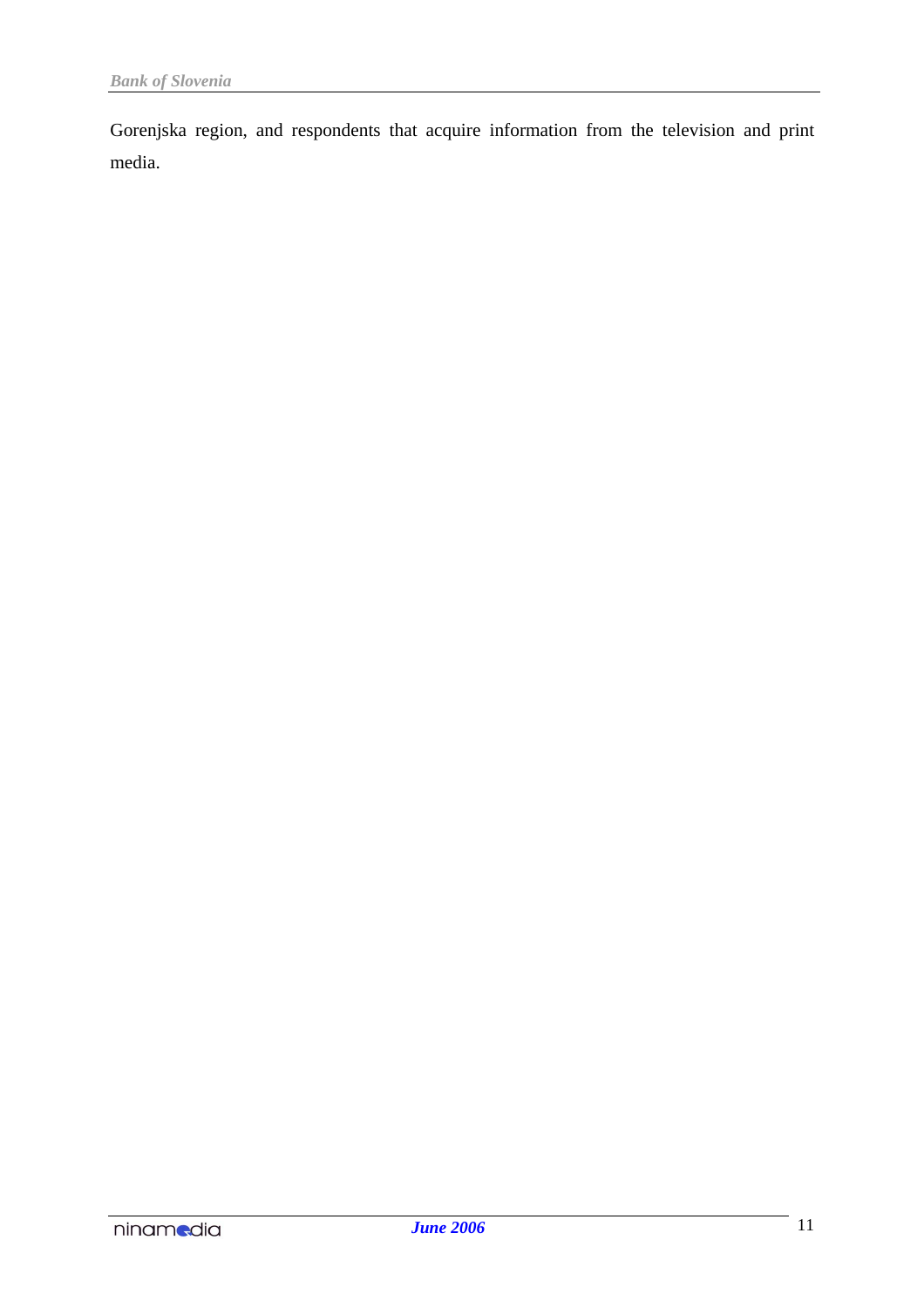**Can you describe any euro banknote security elements?** *(Five answers possible.)*

|                           | $\frac{0}{0}$ |
|---------------------------|---------------|
| security thread           | <b>14.0</b>   |
| watermark                 | 12.0          |
| gold-colour stripe        | 7.2           |
| hologram (intaglio image) | 3.7           |
| see-through number        | 1.8           |
| colour-changing number    | 1.8           |
| special paper             | 0.7           |
| other*                    | 1.0           |
| don't know any            | 75.3          |

*\* Other answers given by respondents included: checking devices, production methods, prince' stone, Lipizzaner horses, milled edge, reversed number, feel, distinctiveness, size, weight and size of coins.*



Three-quarters of respondents could not name any security element of euro banknotes, while of the rest most mentioned the security thread (14.0%), watermark (12.0%) and gold-coloured stripe (7.2%).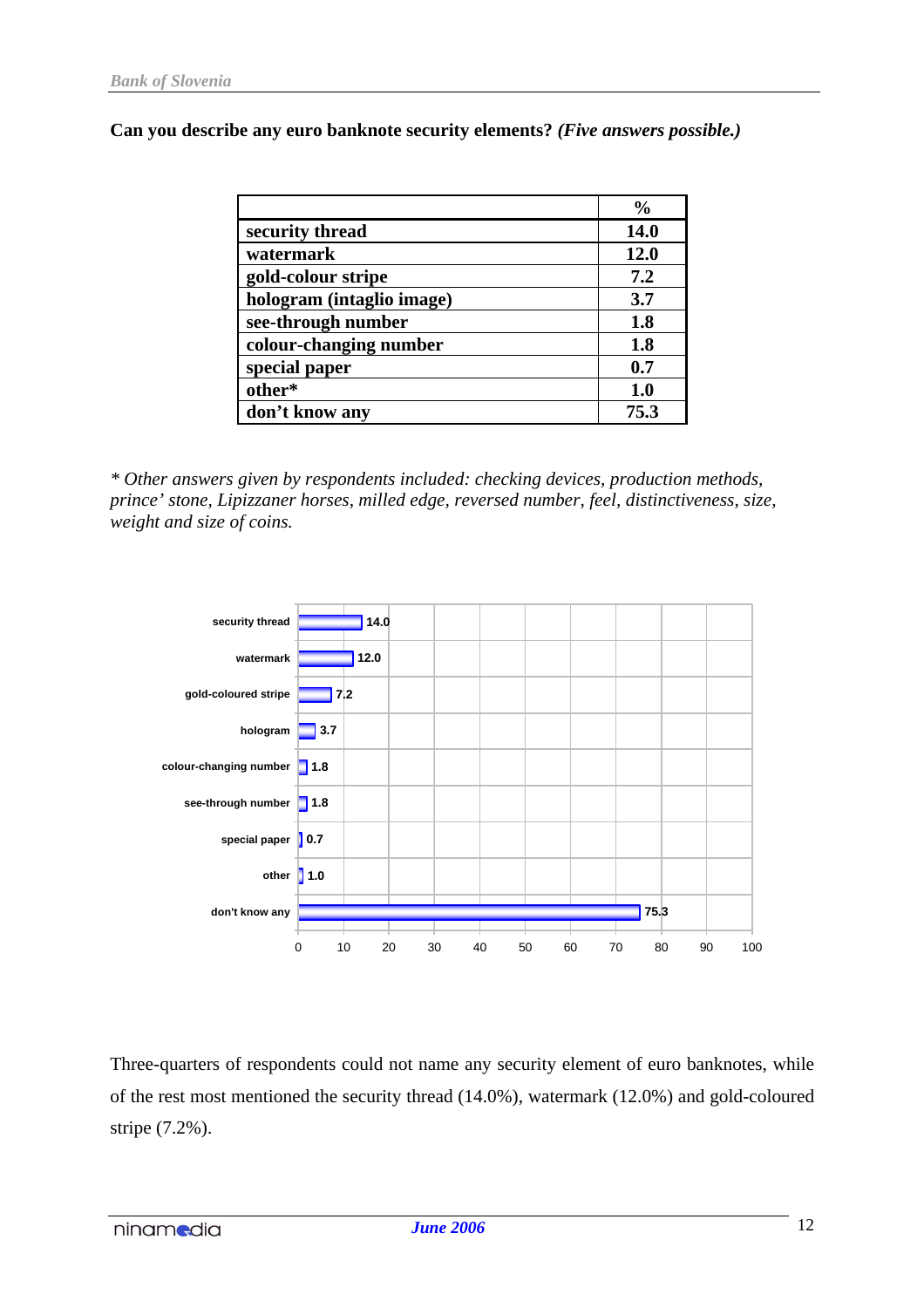**Can you say how long it will be possible to exchange tolars for euro at banks and savings banks free-of-charge?** *(Open question)*

|              | $\frac{0}{0}$ |
|--------------|---------------|
| one month    | 7.6           |
| two months   | 16.4          |
| three months | 20.7          |
| four months  | 0.5           |
| five months  | 0.2           |
| six months   | 12.2          |
| one year     | 4.0           |
| don't know   | <b>384</b>    |



Over one-third of respondents (38.4%) said that they did not know for how long they could exchange tolars for euro free-of-charge in banks and savings banks, while others gave a rather varied range of responses. One fifth (20.7%) said the period was three months, 16.4% said it was two months, and 7.6% said one month. Over one-tenth (12.2%) said six months, while 4.0% said one year.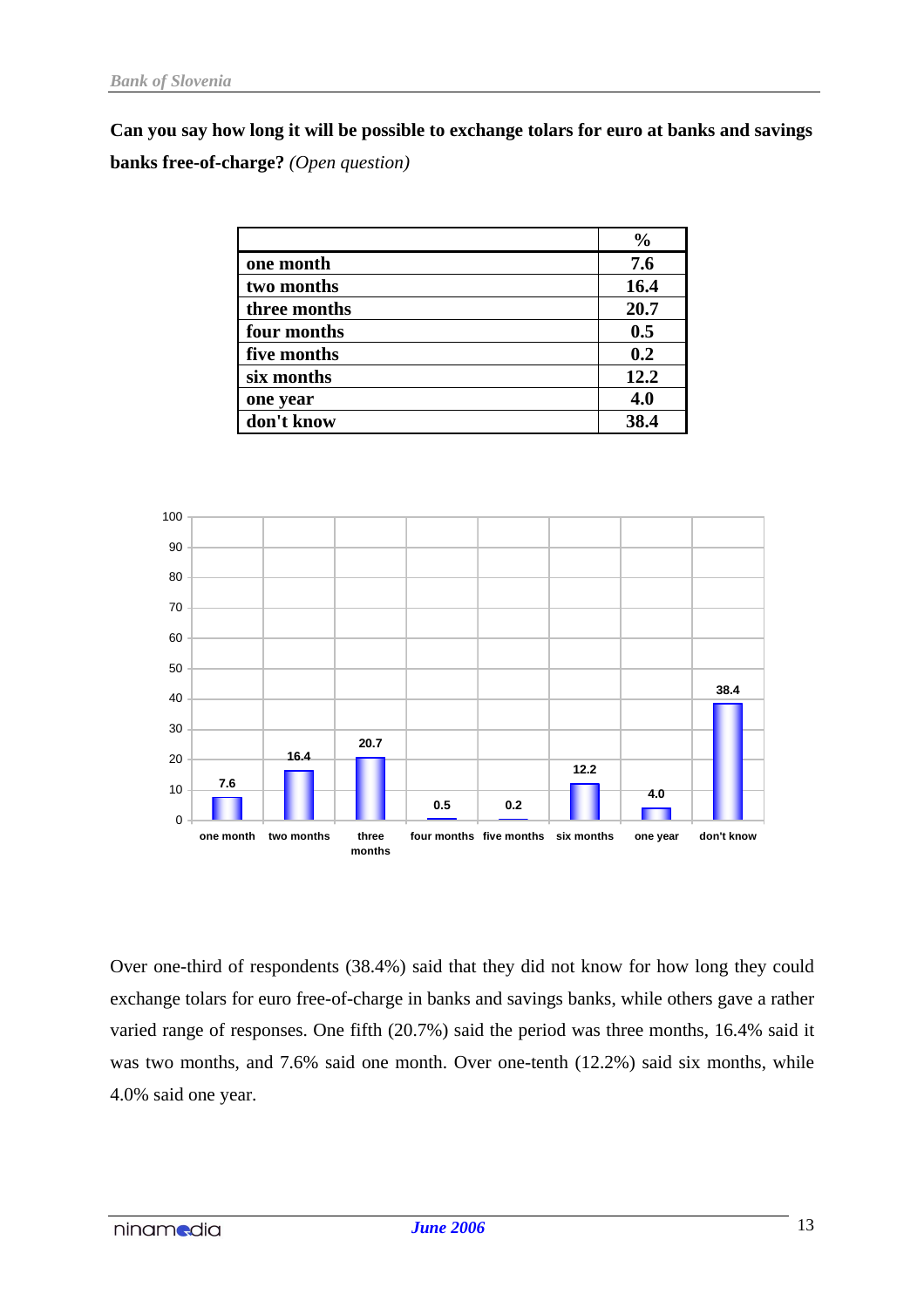#### **What concerns you most about the introduction of the euro?**

|                           | $\frac{6}{9}$ |
|---------------------------|---------------|
| price increases           | 41.9          |
| incorrect rounding        | 16.6          |
| reduced purchasing power  | 14.1          |
| conversion problems       | 10.4          |
| loss of national identity | 2.4           |
| don't know                | 14.6          |



In the interviews about introduction of the euro, the most commonly mentioned concern was possible price increases (41.9%), followed by incorrect rounding of prices (16.6%), and reduced purchasing power (14.1%) and conversion problems (10.4%). Woman, younger respondents, those with the highest education, and school pupils and students were those most concerned by price increases.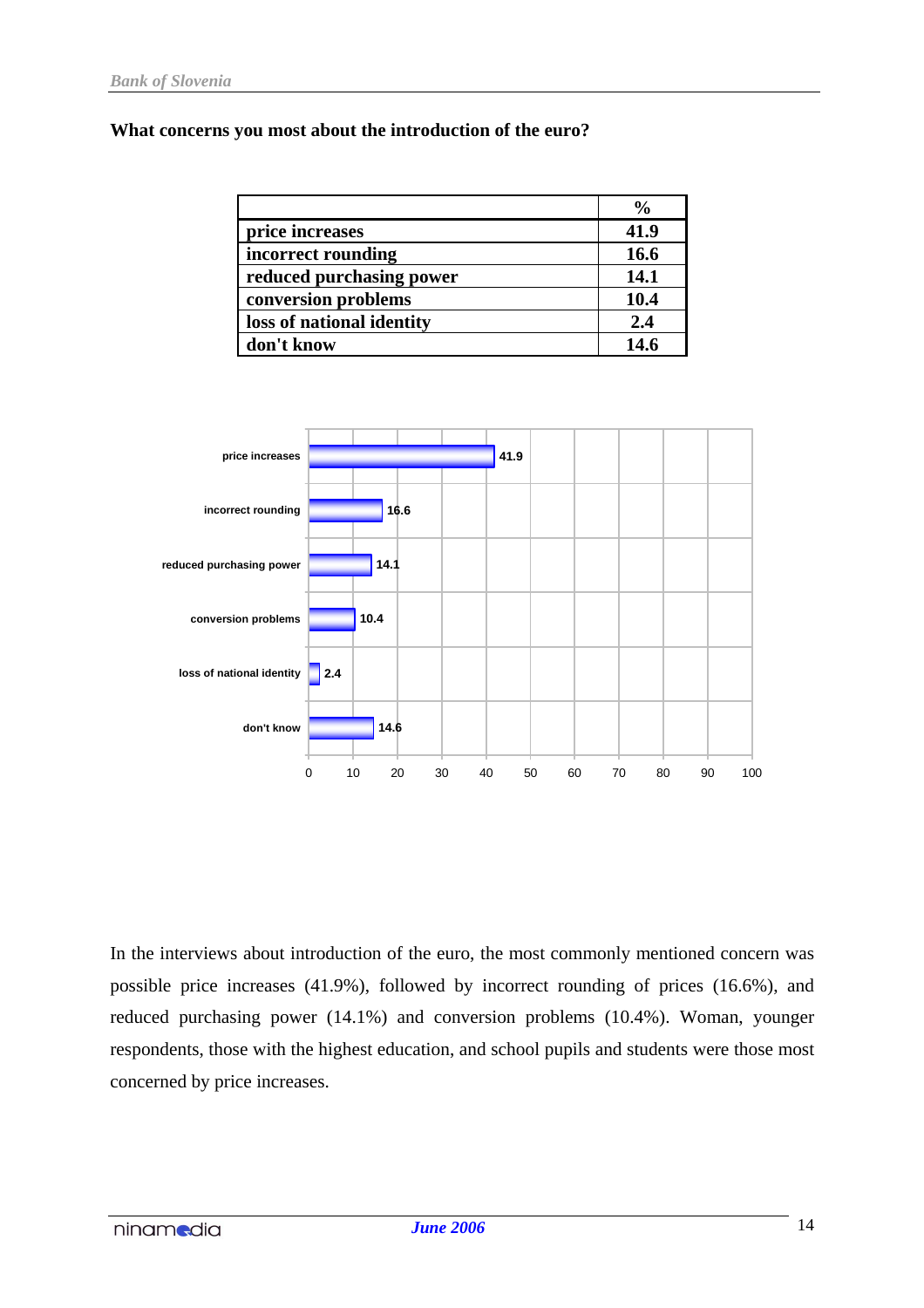#### **Will the introduction of the euro have positive or negative consequences for you?**

|            | $\boldsymbol{\theta}_{\mathbf{0}}$ |
|------------|------------------------------------|
| positive   | 33.4                               |
| negative   | 24.9                               |
| don't know |                                    |



A third of those interviewed said that they considered the introduction of the euro as positive, while one quarter considered it as negative. A further 41.7% did not take a position. A negative impact from the euro is expected most by women, the youngest respondents, people with primary school education, school pupils and students, inhabitants of smaller settlements, and respondents that do not have adequate information on the introduction of the euro.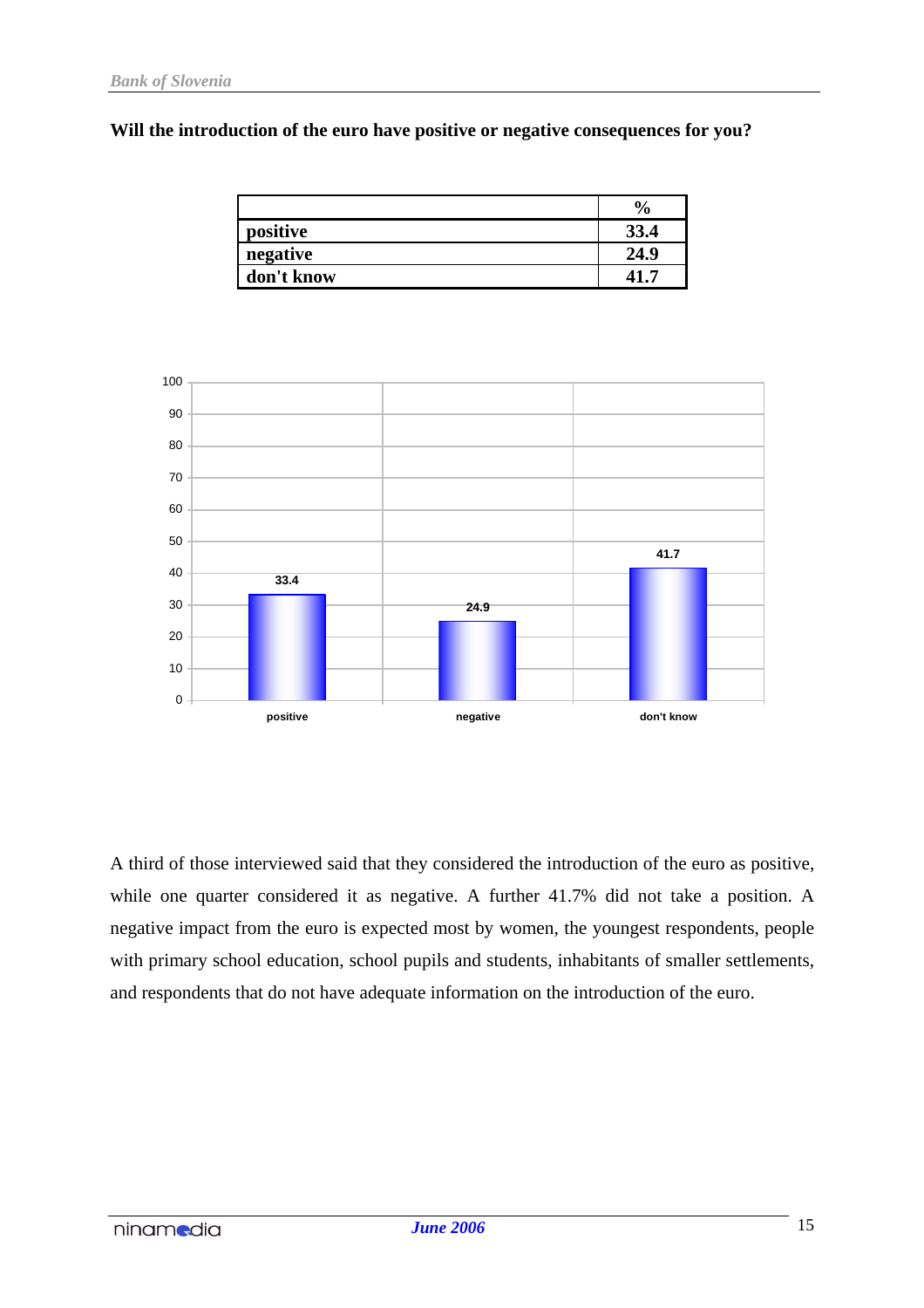#### **Are you familiar with euro banknotes and coins?**



A total of 84.1% of respondents said they were familiar with euro banknotes and coins. The most respondents that were not familiar with euro were women, the oldest respondents, those with lower education, unemployed and retired people, rural populations, and the Celje area of the Štajerska region, and respondents that do not have adequate information on the introduction of euro.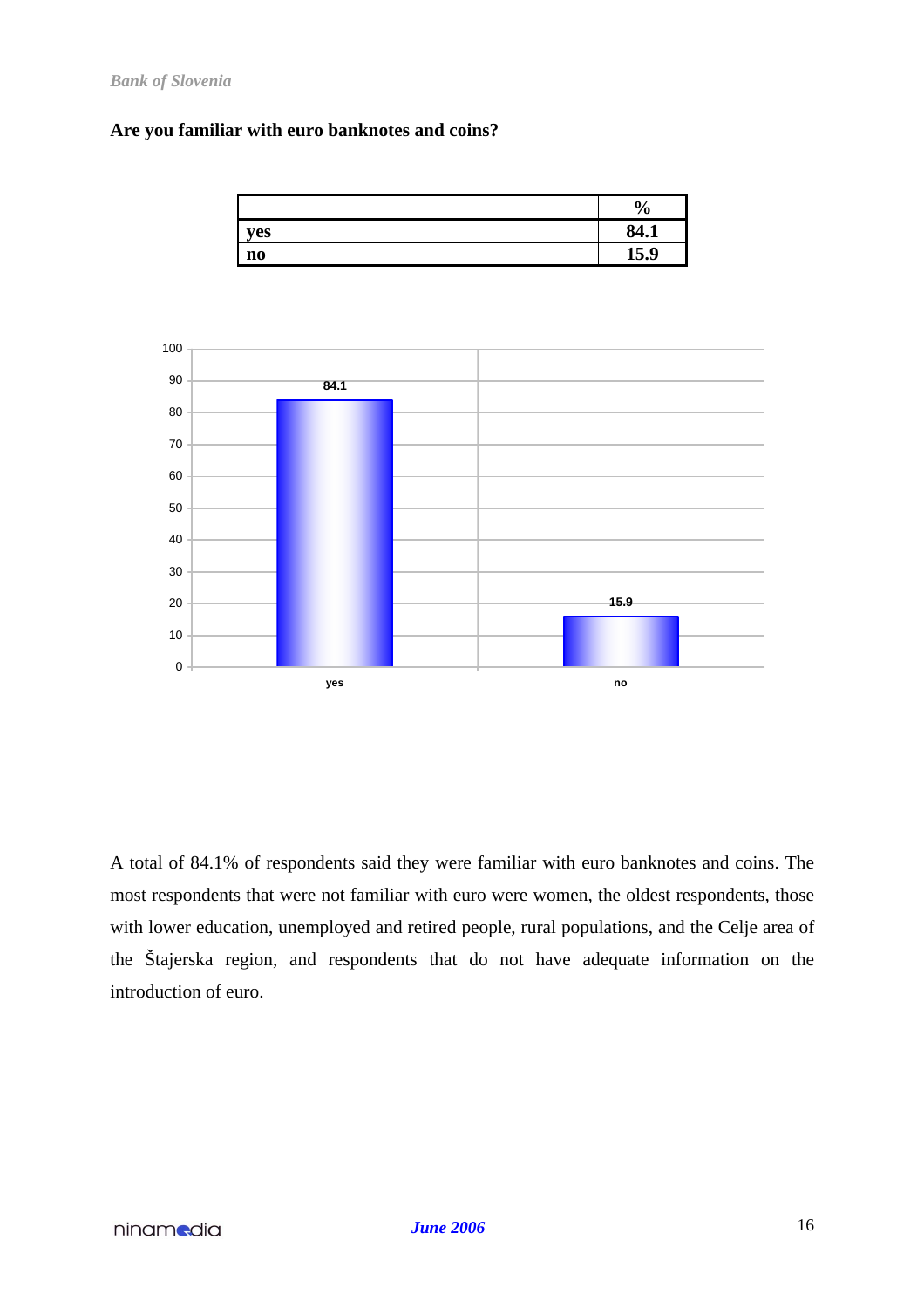*(Those already familiar with euro banknotes and coins responded.)*

# **Have you already used euro banknotes and coins?**





A total of 88.0 % of respondents said they had already used euro banknotes and coins. Among those that had not used euro, are the oldest respondents, those with lower education, retired people, rural populations and people from the Celje area of Štajerska.